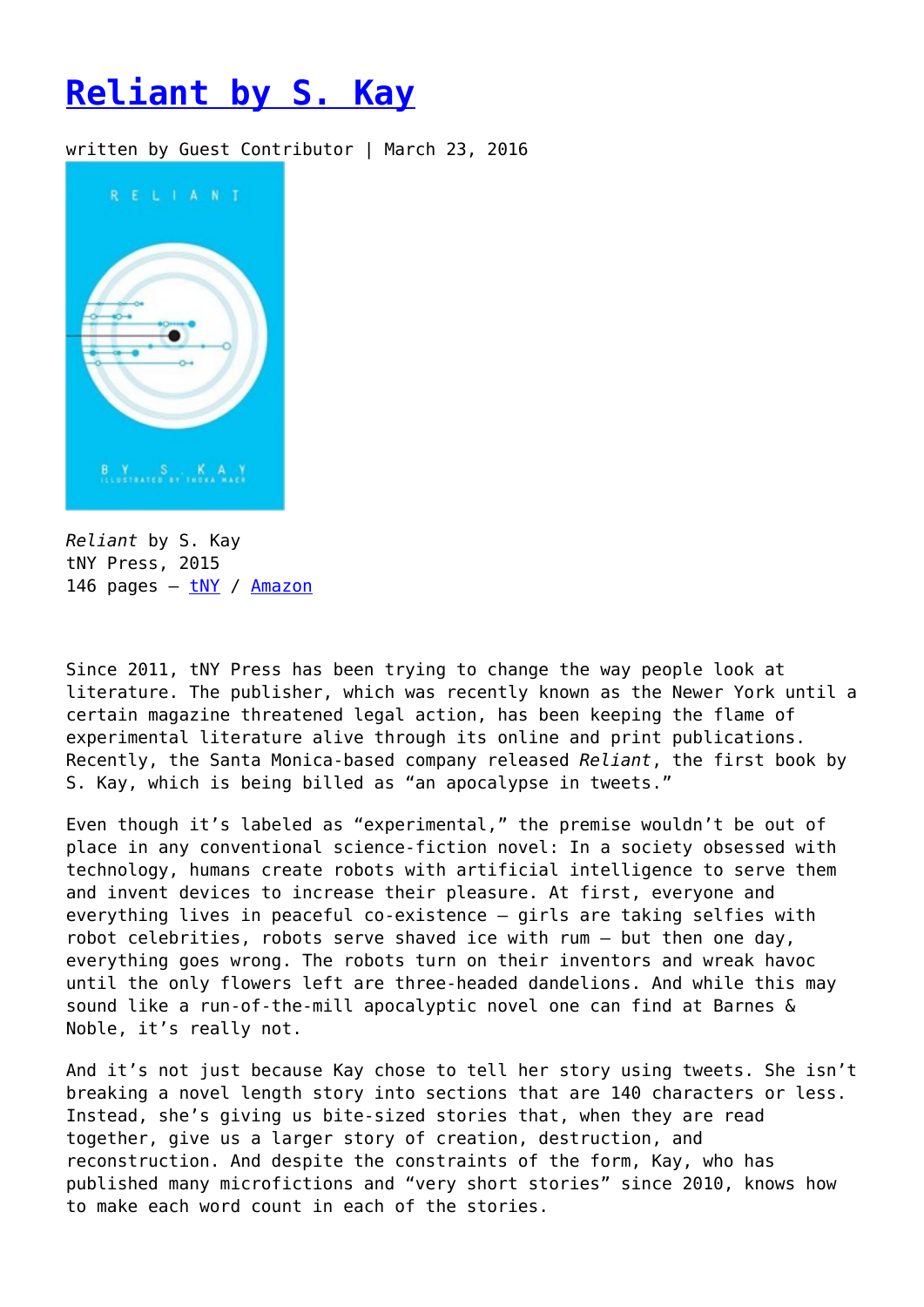And despite being a "bold examination of society's unrequited love for technology," according to the cover, it never comes across as didactic. Of course, there simply is no room for lengthy discussions about technology and society in a tweet. As a result, *Reliant* is a quick and fun read that manages to get its message across without moralizing. For example, in "Body Mod," she writes, "She uses an avatar in the forum so he doesn't know what she looks like until their first date. He's still surprised by the unicorn implant." The complete story is only two sentences, but the last one still manages to dazzle the reader.

As the above example shows, Kay's tweets can be funny at times, especially in the book's first part, "The Bubble." In this part, Kay's tweets expose human foibles by showing our reliance on these inventions that are supposed to improve human lives. For example, in "Famous Author," the title character uses a "hugbot" as a "personal touch." In other tweets, robots are used for everything from picking up groceries to reminding humans to be grateful. Of course, robots are not the only things humans have come to depend on. They use self-driving cars to go to restaurants and get drunk, and then when they get sick, the upholstery self-cleans.

The humans' laziness, though, allows the inventions to slowly take over in the second part, "Crack in the Screen." At first, the problems are minor: self-heating cans don't quite work, sex bots run away, coaching droids can't be turned off. Meanwhile, humans begin to lose a sense of reality: a man worries about getting his wife, who's in another room, pregnant; another man who thinks he's eating popcorn is actually eating nanobots sucking his blood; and a 38-year-old man who has never kissed a real woman spends too much time watching porn. Later, though, the problems start to get more serious, as robots replace humans at work and the inventions they created and enjoyed so much are used against them.

Of course, with so many different tweets, one may think *Reliant* can be an overwhelming read. However, tNY Press brought in Nils Davey to design the book and Thoka Maer to provide illustrations. Davey not only spaced out the tweets so readers didn't feel overwhelmed, but each tweet is accompanied by the same kind of isotopes used on the cover. (By the way, speaking of the cover, I thought it was interesting that Davey chose to use a background color very similar to the one used in Twitter's logo, except the bird is broken down into that series of isotopes.) Also, Maer's illustrations are as strange and minimalist as Kay's words. In her drawings, colors and other details are used sparingly, so faceless humans in brown one-piece body suits mingle with bucket-like robots. Yet, Davey's and Maer's works are connected by the use of circles and lines, showing a perfect integration of art, design, and text.

*Reliant* is a wonderful offering from tNY Press that proves experimental literature can be both innovative and accessible. Even those who may not normally read science-fiction books will find plenty to enjoy in Kay's daring full-length debut. Also, while her words could certainly stand on their own, the contributions of Davey and Maer make it a visually appealing package as well. The only problem with *Reliant* is its length: at 146 pages, it may just leave you wanting more.